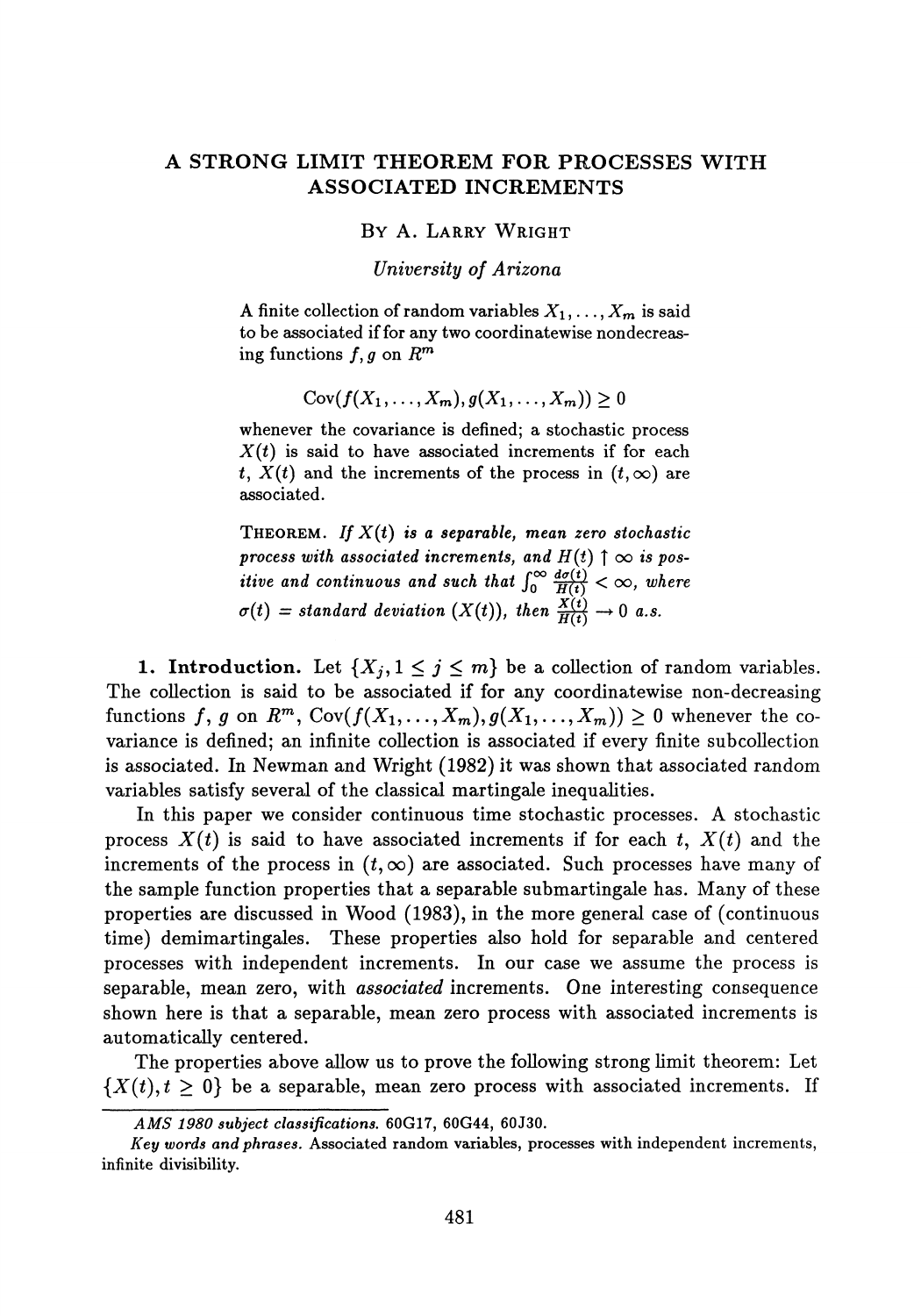$f_0 \infty$   $\frac{d\sigma(t)}{H(t)} < \infty$ , where  $\sigma(t)$  = standard deviation  $(X(t))$ , and  $H(t)$   $\uparrow \infty$  is positive and continuous, then  $\frac{X(t)}{H(t)} \stackrel{\text{a.s.}}{\rightarrow} 0$ .

**2. Associated Processes.** Let  $\{X(t), t \geq 0\}$  be a stochastic process. We say that the process has associated increments if for any  $n \geq 1$  and  $0 \leq t_1 < t_2 < \cdots < t_n$  $t_n$  the random variables  $X(t_1)$ ,  $X(t_2) - X(t_1)$ ,  $\ldots$ ,  $X(t_n) - X(t_{n-1})$  are associated.

We first discuss almost sure sample function properties of such processes. Out side a set of probability zero, the sample functions are bounded on every bounded interval, have finite left and right-hand limits at each point, and their discontinu ities are jumps, outside a fixed and countable set  $T^*$ . These properties are known to hold for separable submartingales and separable centered processes with inde pendent increments (Doob, 1953, pages 361, 422). In Wood (1983) it is mentioned that the first two properties above hold in the demimartingale case.

We will need the following two lemmas:

LEMMA 1. Let  $\{X_j, 1 \leq j \leq n\}$  be a sequence of associated, mean zero random *variables, and set*  $S_j = \sum_{j=1}^n X_j$ . Then for  $\lambda > 0$ 

$$
P\left\{\max_{1\leq j\leq n}S_j\geq \lambda\right\}\leq \frac{E|S_n|}{\lambda}\leq \frac{\sigma(S_n)}{\lambda}.
$$

The proof may be found in Newman and Wright, 1982, Theorem 3, page 363.

For the next lemma, we first recall a version of Doob's upcrossing inequality which holds for demimartingales:

Let  $\{X_j, 1 \leq j \leq n\}$  be as in Lemma 1, and define a sequence of stopping times  $J_0 = 0, J_1, J_2 \dots$  as follows (for  $k = 1, 2, \dots$ ):

$$
J_{2k-1} = \begin{cases} n+1, \text{ if } \{j: J_{2k-2} < j \le n \text{ and } S_j \le a\} \text{ is empty} \\ \min\{j: J_{2k-2} < j \le n \text{ and } S_j \le a\}, \text{ otherwise} \end{cases}
$$

$$
J_{2k} = \begin{cases} n+1, \text{ if } \{j: J_{2k-1} < j \le n \text{ and } S_j \ge b\} \text{ is empty} \\ \min\{j: J_{2k-1} < j \le n \text{ and } S_j \ge b\}, \text{ otherwise} \end{cases}
$$

We define the number of complete upcrossings of [a, b] by  $S_1, \ldots, S_n$  by  $U_{a,b} =$  $\max\{k:J_{2k} < n+1\}$ . We have the following:

LEMMA 2. If  $\{X_j, 1 \leq j \leq n\}$  is a sequence of mean zero, associated random *variables, then for any a < b,*

$$
E(U_{a,b}) \le \frac{E((S_n - a)^+) - E((S_1 - a)^+)}{b - a}
$$

The proof may be found in Newman and Wright, 1982, Theorem 7.

We now prove the theorem of this section.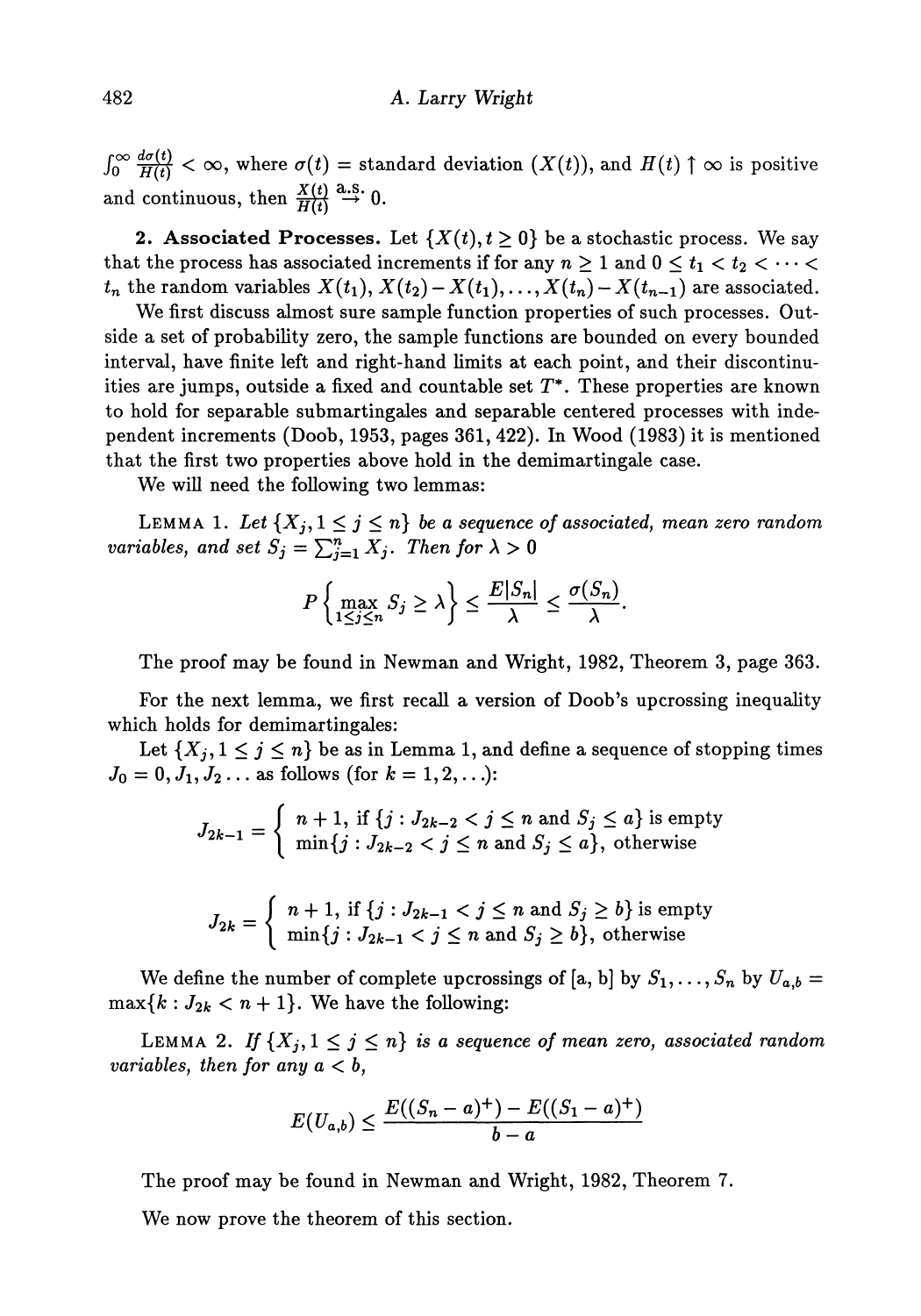THEOREM 3. Let  $\{X(t), t \geq 0\}$  be a separable, mean zero process with associ*ated increments. Then outside a set of probability zero, the sample functions have the following properties:*

- *(a) they are bounded on every finite interval,*
- *(b) they have finite right and left-hand limits at every point, and*
- $(c)$  their discontinuities are jumps, except possibly for some points  $t \in T^*$  where *T\* is a fixed countable set.*

PROOF. For  $T > 0$  finite,  $0 = t_1 < t_2 < \cdots < t_n = T$ , and  $\lambda > 0$  we have, by Lemma 1 and the definition of a process with associated increments,

$$
\lambda P\left\{\max_{1\leq j\leq n}X_{t_j}\geq\lambda\right\}\leq\int_{\Omega}|X_T|dP<\infty.
$$

Taking successively finer partitions of  $[0, T]$  and using separability,

$$
\lambda P\left\{\sup_{t\in[0,T]}X_t>\lambda\right\}\leq \int_{\Omega}|X_T|dP<\infty.
$$

It follows that the process is bounded from above with probability one. Also, from the definition of separability, with probability one, for  $\lambda > 0$ ,

$$
\lambda P\left\{\inf_{t\in[0,T]}X_t<-\lambda\right\}=\lambda P\left\{\inf_{t_j\in[0,T]}X_{t_j}<-\lambda\right\}=\lambda P\left\{\sup_{t_j\in[0,T]}-X_{t_j}>\lambda\right\},\,
$$

where  $\{t_i, j = 1, 2, ...\}$  is a separating set. But  $\{-X_t, t \geq 0\}$  is a mean zero process with associated increments, so it follows from Lemma 1 that

$$
\lambda P\left\{\sup_{t\in[0,T]} -X_t > \lambda\right\} \le E|X_T| < \infty,
$$

or

$$
\lambda P\left\{\inf_{t\in[0,T]}X_t<-\lambda\right\}\leq E|X_T|<\infty.
$$

It follows that the process is bounded from below with probability one, completing the proof of (a).

The proof of (b) follows directly from Doob, 1953, page 361, using our Lemma 2 in place of the usual upcrossing inequality.

For (c), we note that for a sample function satisfying (a) and (b) above, if  $\{t_j, j \geq 1\}$  is a separating set for the process, any discontinuity at a point other than a  $t_j$  must be a jump. Since the separating set is denumerable, we have proved (c).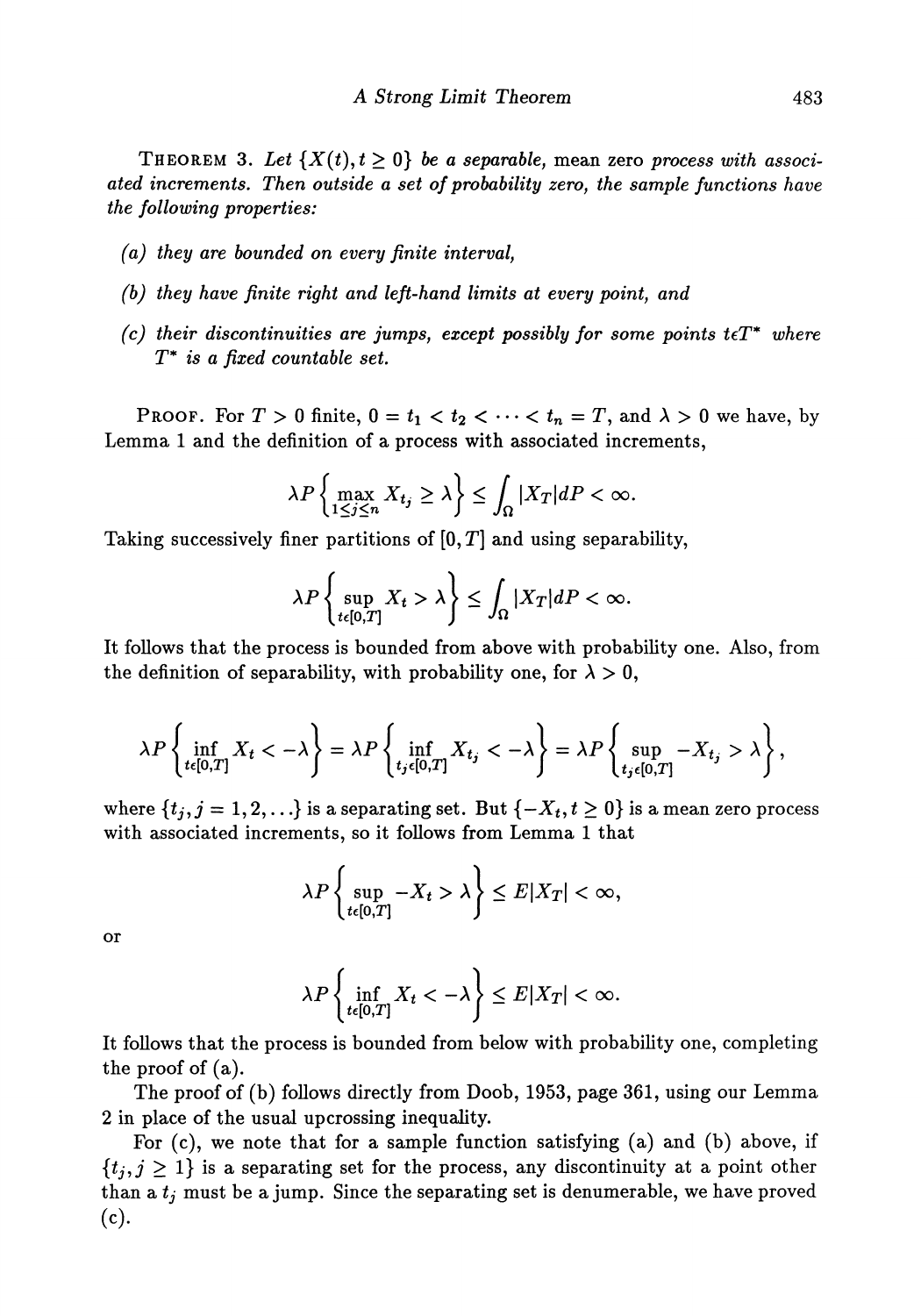**3. Centered Processes.** Recall that a stochastic process  $\{Z_t, t \geq 0\}$  is said to be centered if:

- (a) For each  $t > 0$ , and sequence  $s_n \to t$  with  $s_n < t$ ,  $\lim_{n \to \infty} Z_{s_n} = Z_{t-}$  exists with probability one, and for each  $t \geq 0$  and sequence  $s_n \to t$  with  $s_n > t$ ,  $\lim_{n\to\infty} Z_{s_n} = Z_{t+}$  exists with probability one.
- (b) If any difference  $Z_t Z_s$  (or  $Z_{t+} Z_s$ ,  $Z_t Z_{t-}$ , etc.), is identically constant with probability one, the constant is equal to zero.
- (c) Except (possibly) for the points of an enumerable set  $S \subset [0,\infty)$ , the following holds with probability one:  $Z_{t-} = Z_t = Z_{t+}$ .

We have shown that any separable, mean zero process with associated incre ments satisfies (a) and (b). That such a process also satisfies (c), and hence is centered, follows from the following theorem:

Let  $\{X(t), t \geq 0\}$  be a stochastic process. If for every  $t > 0$  at least one of the limits in probability  $\lim_{s \uparrow t} X_s = X_{t-}$ ,  $\lim_{s \downarrow t} X_s = X_{t+}$  exists, then there is an at most enumerable subset  $T \subset (0,\infty)$  such that for all  $t\epsilon(0,\infty) \setminus T$ , both stochastic limits  $X_{t-}$  and  $X_{t+}$  are defined, and  $X_{t-} = X_{t+} = X_t$  with probability 1 (Doob, 1953, Theorem 11.1, page 356).

In particular, a separable, mean zero process with independent increments is centered. It is easy to show that any mean zero,  $L^2$  process with independent increments satisfies (a) and (b) of the definition above (Wright, 1982, Theorem 2, page 110), but may not be centered, if it is not separable.

A trivial example of an  $L^2$ , separable and infinitely divisible process with in dependent increments which is *not* centered is the following:

$$
Z(t) = \begin{cases} 0, & 0 \leq t < 1 \\ 1, & 1 \leq t < \infty. \end{cases}
$$

**4. A Strong Limit Theorem.** In this section we prove a strong limit theorem for stochastic processes with associated increments. For its proof we make use of separability, Lemma 1, Theorem 3, and the easily proven fact that for a process  ${X(t), t \ge 0}$  with associated increments,  $\sigma(X(t) - X(s)) \le \sigma(t)$  for  $s < t$ .

THEOREM 4. Let  $\{X(t), t \ge 0\}$  be an  $L^2$ , mean zero and separable process with associated increments. If  $H(t) \uparrow \infty$  is positive and continuous and such that

$$
\int_0^\infty \frac{\sigma(t)}{H(t)} < \infty, \text{ then } \frac{X(t)}{H(t)} \stackrel{a.s.}{\rightarrow} 0.
$$

PROOF. It is easy to show that we may choose points  $0 \le t_0 < t_1 < \cdots$  such that  $\frac{\sigma(t_j)}{H(t_j)} < \frac{1}{2^{2j}}$  and  $\int_{t_j}^{\infty} \frac{\sigma(t)}{H(t)} < \frac{1}{2^{2j}}$  for  $j = 1, 2, ...$  For such a sequence we have for  $t_{j-1} \leq t < t_j, j = 1, 2, ...$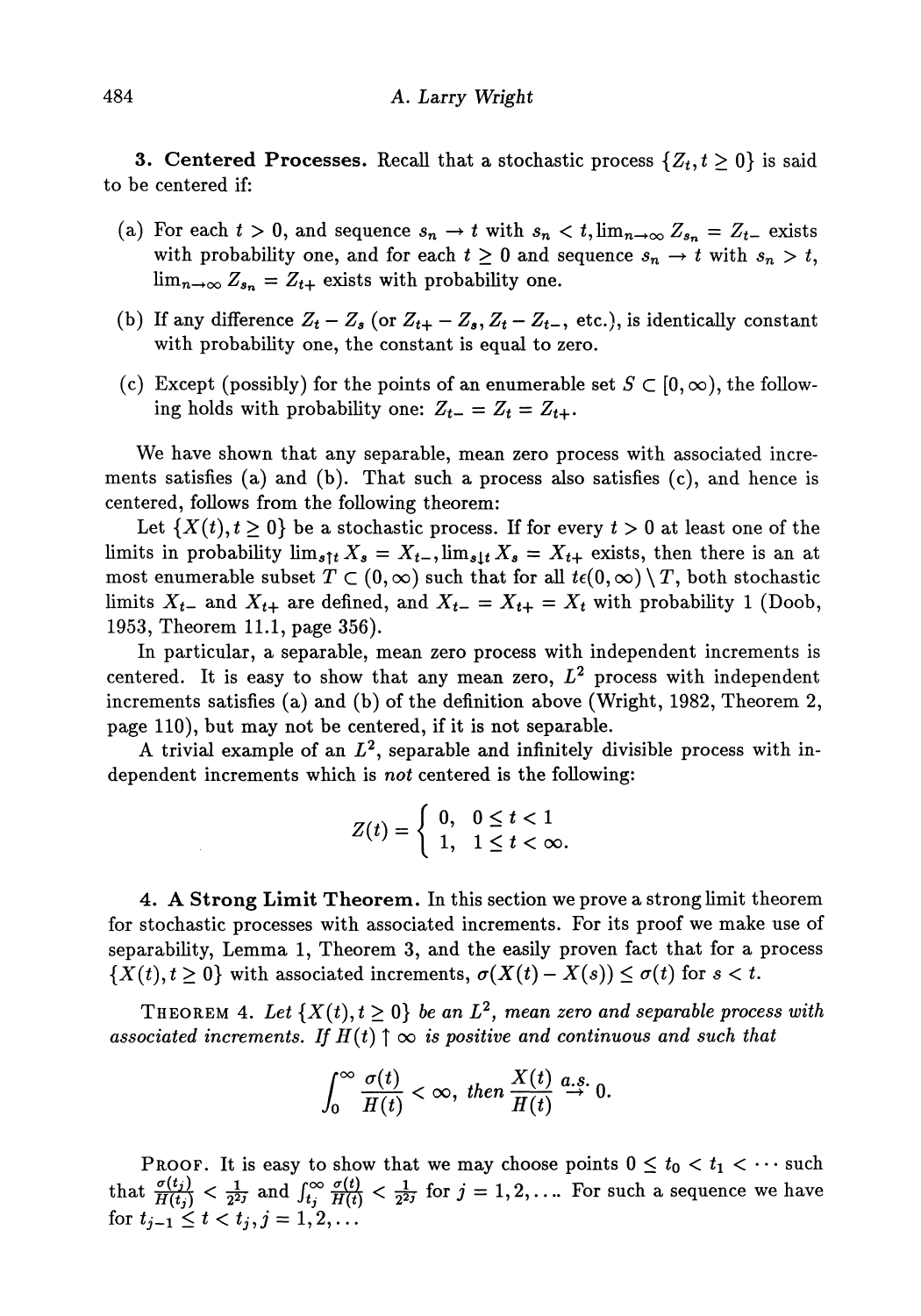$$
\frac{|X(t)|}{H(t)} < \frac{1}{H(t)}\{|X(t_0)| + \sum_{i=1}^{j-1} \{\sup_{t_{i-1} < s \le t_i} |X(s) - X(t_{i-1})|\} + |X(t) - X(t_{j-1})|\}.
$$
\n(1)

Trivially,  $\frac{X(G)}{H(f)} \stackrel{\alpha_{\alpha,\beta}}{\rightarrow} 0$ . As for the second term on the right-hand side, we note that if  $t_{j-1} = t_{j,0} < t_{j,1} < \cdots < t_{j,N_j} = t_j$  is any partition of  $[t_{j-1}, t_j]$ , then by Lemma 1,

$$
P\left[\max_{1\leq k\leq N_j}\frac{|X(t_{j,k})-X(t_{j,0})|}{H(t_j)}\geq \frac{1}{2^j}\right]\leq \frac{\sigma(X(t_j)-X(t_{j-1}))}{H(t_j)2^{-j-1}}.
$$

Since  $\{-X(t), t \ge 0\}$  has the same properties as  $\{X(t), t \ge 0\}$  it follows that

$$
P\left[\max_{1\leq k\leq N_j} \frac{|X(t_{j,k}) - X(t_{j,0})|}{H(t_j)} \geq \frac{1}{2^j}\right] \leq \frac{\sigma(X(t_j) - X(t_{j-1}))}{H(t_j)2^{-j-1}} \leq \frac{\sigma(t_j)}{H(t_j)2^{-j-1}} \leq \frac{1}{2^{j-1}}.
$$

Using Theorem 3 we see that

$$
P\left[\sup_{t_{j-1}\frac{1}{2^j}\right]\leq \frac{1}{2^{j-1}}.
$$

By the Borel-Cantelli theorem,

$$
\sum_{j\geq 1} \sup_{t_{j-1} < s \leq t_j} \frac{|X(s) - X(t_{j-1})|}{H(t_j)} < \infty \text{ a.s.}
$$

From this and (1) it follows that we only need to show

$$
X_j \equiv \sup_{t_{j-1} < s \le t_j} \frac{|X(s) - X(t_{j-1})|}{H(t)} \stackrel{\text{a.s.}}{\to} 0.
$$

We proceed by picking points  $\{s_{j,k}: 1 \leq j < \infty, 0 \leq k \leq N_j\}$  as follows:

(2) 
$$
t_{j-1} = s_{j,0} < s_{j,1} < \cdots < s_{j,N_j} \quad \text{with} \quad s_{j,N_j} - 1 < t_j \le s_{j,N_j}
$$
\n
$$
H(s_{j,i}) = 2H(s_{j,i-1})
$$

It follows that

$$
|X_j| \leq \max_{0 \leq i \leq N_j-1} \left\{ \sup_{s_{j,i} < s \leq s_{j,i+1}} \frac{|X(s) - X(s_{j,0})|}{H(s_{j,i})} \right\}.
$$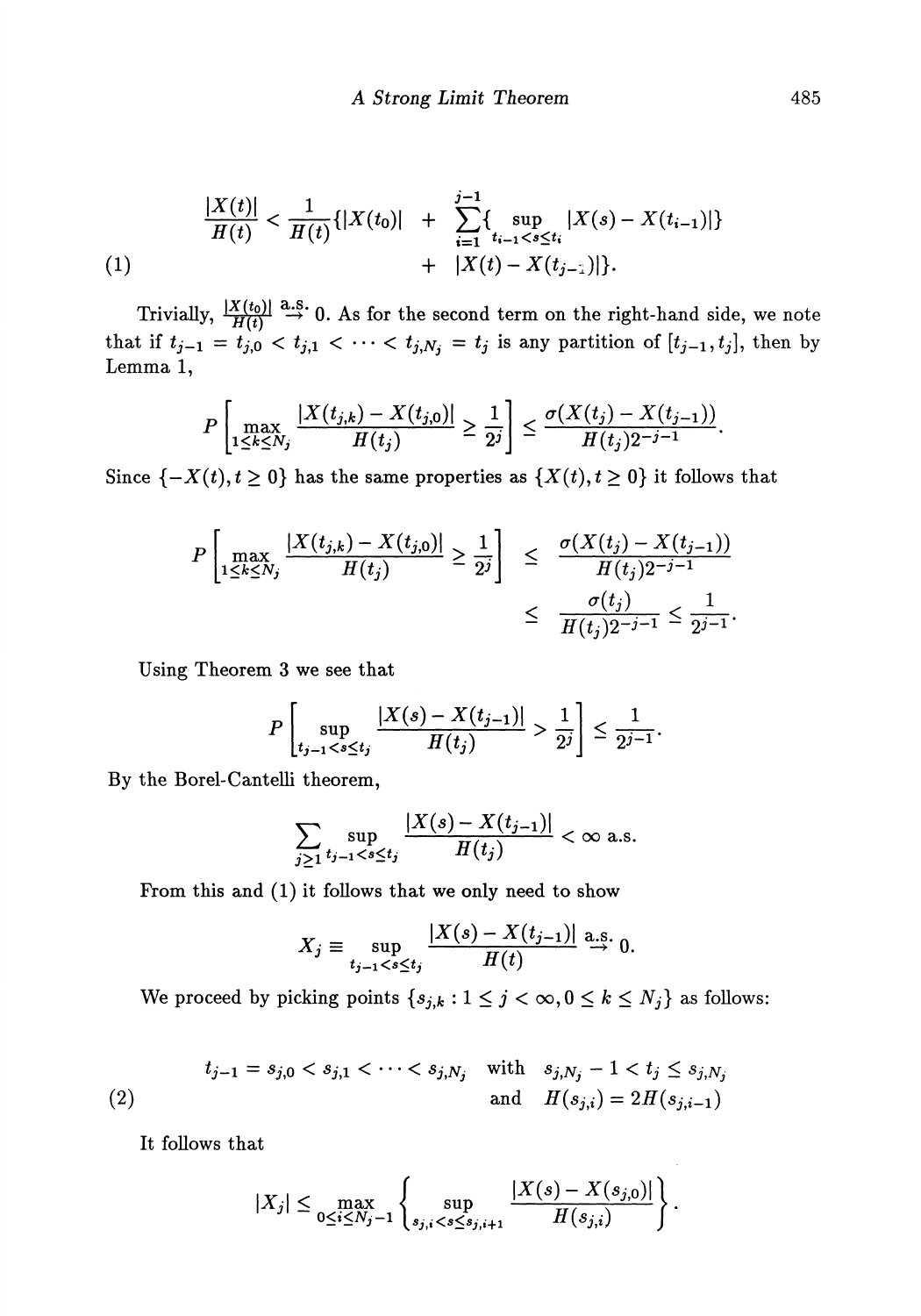From  $(1)$ ,  $(2)$ , and Lemma 1,

$$
P\left\{|X_j| > \frac{1}{2^j}\right\}
$$

$$
\leq \sum_{i=0}^{N_j-1} P\left\{\sup_{s_{j,i} \frac{1}{2^j}\right\} \n\leq 2^{j+1} \sum_{i=0}^{N_j-1} \left[\frac{\sigma(X(s_{j,i+1})-X(s_{j,0}))}{H(s_{j,i})}\right] \n\leq 2^{j+1} \sum_{i=0}^{N_j-1} \left\{\frac{\sigma(s_{j,i+1})-\sigma(s_{j,0})}{H(s_{j,i})}\right\} + 2^{j+1} \sum_{i=0}^{N_j-1} \frac{\sigma(s_{j,0})}{H(s_{j,i})} \n\leq 2^{j+1} \sum_{i=0}^{N_j-1} \left\{\sigma(s_{j,i+1})-\sigma(s_{j,i})\right\} \left[\frac{1}{H(s_{j,i})} + \frac{1}{H(s_{j,i+1})} + \cdots\right] + \frac{2^{j+2}\sigma(s_{j,0})}{H(s_{j,0})} \n\leq 2^{j+3} \sum_{i=0}^{N_j-1} \frac{\left\{\sigma(s_{j,i+1})-\sigma(s_{j,i})\right\}}{H(s_{j,i+1})} + \frac{2^{j+2}\sigma(s_{j,0})}{H(s_{j,0})} \n\leq 2^{j+3} \int_{t_{j-1}}^{\infty} \frac{d\sigma(t)}{H(t)} + \frac{2^{j+2}\sigma(s_{j,0})}{H(s_{j,0})} < 2^{-j+6}.
$$

From the Borel-Cantelli Theorem we get  $X_j \stackrel{\text{a.s.}}{\rightarrow} 0$ , completing the proof of the theorem.

REMARKS. The converse of Theorem 4 is not true. For a counterexample, let  $\{X(t), t \geq 0\}$  be standard Brownian motion. In this case

$$
\int_0^\infty d\sigma(t) = \frac{1}{2} \int_0^\infty t^{-1/2} dt = \infty,
$$

and it is easy to construct  $H(t) \uparrow 0$ , such that  $H(t) = b(t)t^{1/2}$  for  $t \geq 1$  with  $b(t) \uparrow \infty$  and  $\int_0^\infty \frac{d\sigma(t)}{H(t)} = \infty$ . It follows that  $\frac{X(t)}{H(t)} \to 0$ .

If  $\{X(t), t \geq 0\}$  is as above except that  $E[X(t) \equiv 0]$  does not necessarily hold, we would like to assert that  $\frac{X(t)-EX(t)}{H(t)} \stackrel{\text{a.s.}}{\rightarrow} 0$ .

Since the process  $\{X(t) - EX(t), t \ge 0\}$  has associated increments if  $\{X(t), t \ge 0\}$ 0} does, what is needed are conditions that imply that  $\{X(t) - EX(t), t \ge 0\}$  is a separable process.

It is easy to show (Wood, 1983, page 4), that if  $\{X(t), t \geq 0\}$  is a separable process and  $f$  is a function that has finite right and left-hand limits at every point  $t > 0$ , then  $\{X(t) + f(t), t \ge 0\}$  is also a separable process. This observation leads to the following:

COROLLARY 5. Let  $\{X(t), t \geq 0\}$  be a separable and centered stochastic process  $with\ associated\ increments.\ If \sup_{t\in [0,T]} EX^2(t)<\infty\ for\ all\ T>0\ and\ H(t)\uparrow\infty$